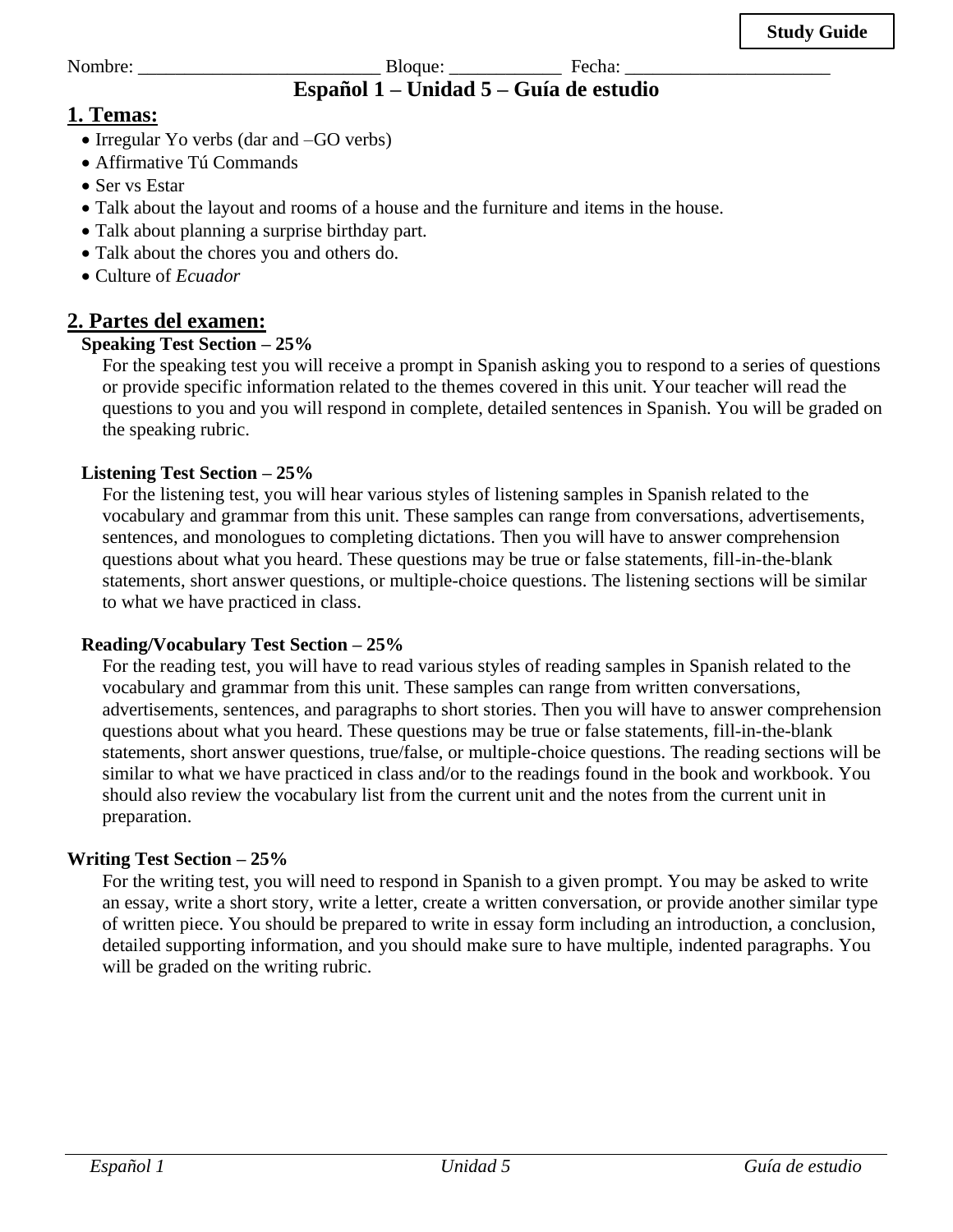# **3. Vocabulario:**

| El apartamento                             | Apartment             | <b>Decorar</b>                         | To decorate              |  |
|--------------------------------------------|-----------------------|----------------------------------------|--------------------------|--|
| El armario                                 | Closet; armoire       | La fiesta de sorpresa                  | Surprise party           |  |
| <b>Bajar</b>                               | To descend            | El globo                               | Balloon                  |  |
| La casa                                    | House                 | Los invitados                          | Guests                   |  |
| La cocina                                  | Kitchen               | Invitar a                              | To invite (someone)      |  |
| El comedor                                 | Dining room           | <b>Salir</b>                           | To leave; to go out      |  |
| El cuarto                                  | Room; bedroom         | El secreto                             | Secret                   |  |
| La escalera                                | <b>Stairs</b>         | <b>Venir</b>                           | To come (to a place)     |  |
| <b>Ideal</b>                               | Ideal                 | Abrir                                  | To open                  |  |
| El jardín (los jardines)                   | Garden                | <b>Buscar</b>                          | To look for              |  |
| El patio                                   | Patio                 | <b>Envolver</b> (o-ue)                 | To wrap                  |  |
| El piso                                    | Floor (of a building) | El papel de regalo                     | Wrapping paper           |  |
| La planta baja                             | Ground floor          | <b>Recibir</b>                         | To receive               |  |
| La sala                                    | Living room           | El regalo                              | Gift; present            |  |
| <b>Subir</b>                               | To go up              | <b>Traer</b>                           | To bring                 |  |
| El suelo                                   | Floor (of a room)     | Acabar de                              | To have just             |  |
| La alfombra                                | Rug                   | <b>Ayudar</b>                          | To help                  |  |
| La cama                                    | <b>Bed</b>            | <b>Barrer el suelo</b>                 | To sweep the floor       |  |
| La cómoda                                  | <b>Dresser</b>        | Cocinar                                | To cook                  |  |
| Las cortinas                               | Curtains              | Cortar el césped                       | To cut the grass/mow the |  |
|                                            |                       |                                        | lawn                     |  |
| El espejo                                  | Mirror                | Darle de comer al perro                | To feed the dog          |  |
| La lámpara                                 | Lamp                  | <b>Deber</b>                           | Should; ought to         |  |
| Los muebles                                | Furniture             | Hacer la cama                          | To make the bed          |  |
| El sillón (los sillones)                   | Armchair              | Lavar los platos                       | To wash the dishes       |  |
| El sofá                                    | Sofa; couch           | Limpiar (la cocina)                    | To clean (the kitchen)   |  |
| La cosa                                    | Thing                 | Limpio(a)                              | Clean                    |  |
| El disco compacto                          | Compact disc          | Pasar la aspiradora                    | To vacuum                |  |
| <b>El lector DVD</b>                       | DVD player            | Planchar la ropa                       | To iron clothes          |  |
| El radio                                   | The radio             | Poner la mesa                          | To set the table         |  |
| <b>El televisor</b>                        | Television set        | Los quehaceres                         | Chores                   |  |
| El tocadiscos compactos                    | CD player             | Sacar la basura                        | To take out the trash    |  |
| Los videojuegos                            | Video games           | Sucio(a)                               | Dirty                    |  |
| Primero(a)/Primer/(1°/1                    | First $(1st)$         | <b>Decir</b>                           | To say; to tell          |  |
| a)                                         |                       |                                        |                          |  |
| Segundo(a)/ $(2^{\circ}/2^{\alpha})$       | Second $(2nd)$        | Hay que                                | One has to; one must     |  |
| Tercero(a)/Tercer / $(3^{\circ}/3)$        | Third $(3rd)$         | <b>Poner</b>                           | To put; to place         |  |
| <sup>a</sup> )                             |                       |                                        |                          |  |
| Cuarto(a) / $(4^{\circ}/4^{\circ})$        | Fourth $(4th)$        | Si                                     | If                       |  |
| Quinto(a) $(5^{\circ}/5^{\circ})$          | Fifth $(5th)$         | Todavía                                | Still; yet               |  |
| <b>Sexto(a)</b> / $(6^{\circ}/6^{\alpha})$ | Sixth $(6th)$         | El dormitorio; la<br>Bedroom           |                          |  |
|                                            |                       | habitación                             |                          |  |
| Séptimo(a) / $(7°/7°)$                     | Seventh $(7th)$       | El cuarto de baño                      | The bathroom             |  |
| Octavo(a) / $(8^{\circ}/8^{\alpha})$       | Eighth $(8th)$        | El garaje                              | Garage                   |  |
| Noveno(a) / $(9°/9°)$                      | Ninth $(9th)$         | Las escaleras                          | <b>Stairs</b>            |  |
| Décimo(a) / $(10^{\circ}/10^{\circ})$      | Tenth $(10th)$        | El telefóno celular (Lat.<br>Cellphone |                          |  |
|                                            |                       | Amer)                                  |                          |  |
| <b>Bailar</b>                              | To dance              | El teléfono móvil (Spain)              | Cellphone                |  |
| Cantar                                     | To sing               | El celular (Lat. America)              | Cell                     |  |
| Celebrar                                   | To celebrate          | El móvil (Spain)                       | Cell                     |  |
| Dar una fiesta                             | To give/throw a party | La puerta                              | The door                 |  |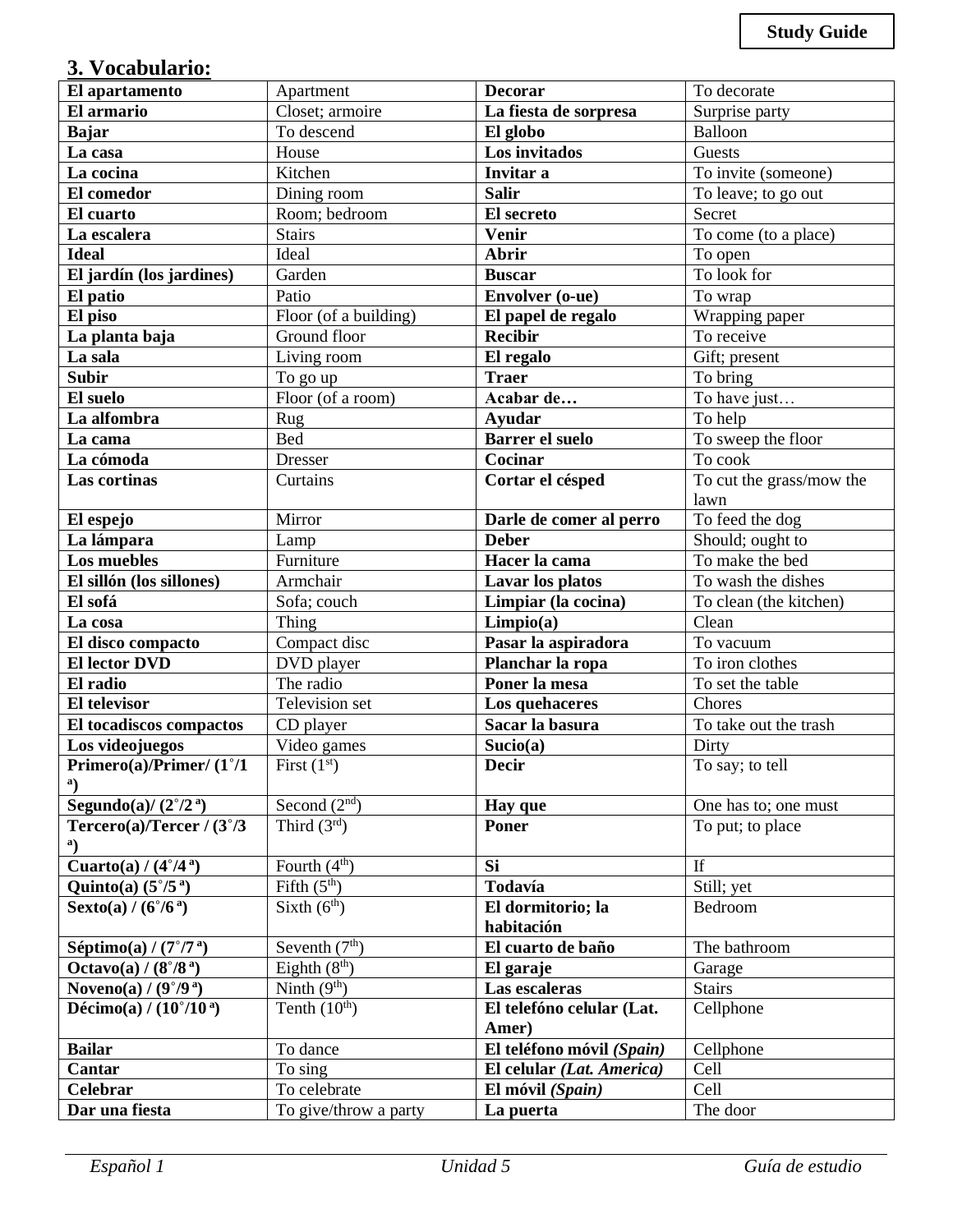| <b>Las decoraciones</b> |  |
|-------------------------|--|

**Las decoraciones** Decorations

# **4. Gramática:**

**Ser:**

| Yo soy        | $N$ osotros $(as)$ somos |
|---------------|--------------------------|
| Tú eres       | $V$ osotros $(as)$ sois  |
| Usted es      | Ustedes son              |
| $E1$ /ella es | Ellos/ellas son          |

#### **Estar:**

| Yo estoy     | Nosotros(as) estamos |
|--------------|----------------------|
| Tú estás     | Vosotros(as) estáis  |
| Usted está   | Ustedes están        |
| Él/ella está | Ellos/ellas están    |
|              |                      |

#### Ser or estar

Ser and estar both mean to be.

- Use ser to indicate origin.
- Use ser to describe personal traits and physical characteristics.
- Ser is also used to indicate professions.
- . You also use ser to express possession and to give the time and the date.
- Use estar to indicate location.
- · Estar is also used to describe conditions, both physical and emotional.

#### **Ordinal Numbers**

When used with a noun, an ordinal number must agree in number and gender with that noun.

- Ordinals are placed before nouns.
- Primero and tercero drop the o before a masculine singular noun.

#### **More Irregular Verbs**

Dar, decir, poner, salir, traer, and venir are all irregular.

| decir to say, to tell |         | <b>venir</b> to come |         |  |
|-----------------------|---------|----------------------|---------|--|
| digo                  | decimos | vengo                | venimos |  |
| dices                 | decís   | vienes               | venís   |  |
| dice                  | dicen   | viene                | vienen  |  |

Some verbs are irregular only in the yo form of the present tense.

| dar poner salir traer  |  |
|------------------------|--|
| doy pongo salgo traigo |  |

#### **Affirmative tú Commands**

Regular affirmative tú commands are the same as the él/ella forms in the present tense.

| <b>Infinitive</b> | Affirmative tú<br>Command<br><b>Present Tense</b> |                   |
|-------------------|---------------------------------------------------|-------------------|
| lavar             | (él, ella) lava                                   | ¡Lava los platos! |
| barrer            | (él, ella) barre                                  | ¡Barre el suelo!  |
| abrir             | (él, ella) abre                                   | ¡Abre la puerta!  |

#### There are irregular affirmative tú commands.

|  | decir hacer ir poner salir ser tener venir |  |  |
|--|--------------------------------------------|--|--|
|  | di haz ve pon sal sé ten ven               |  |  |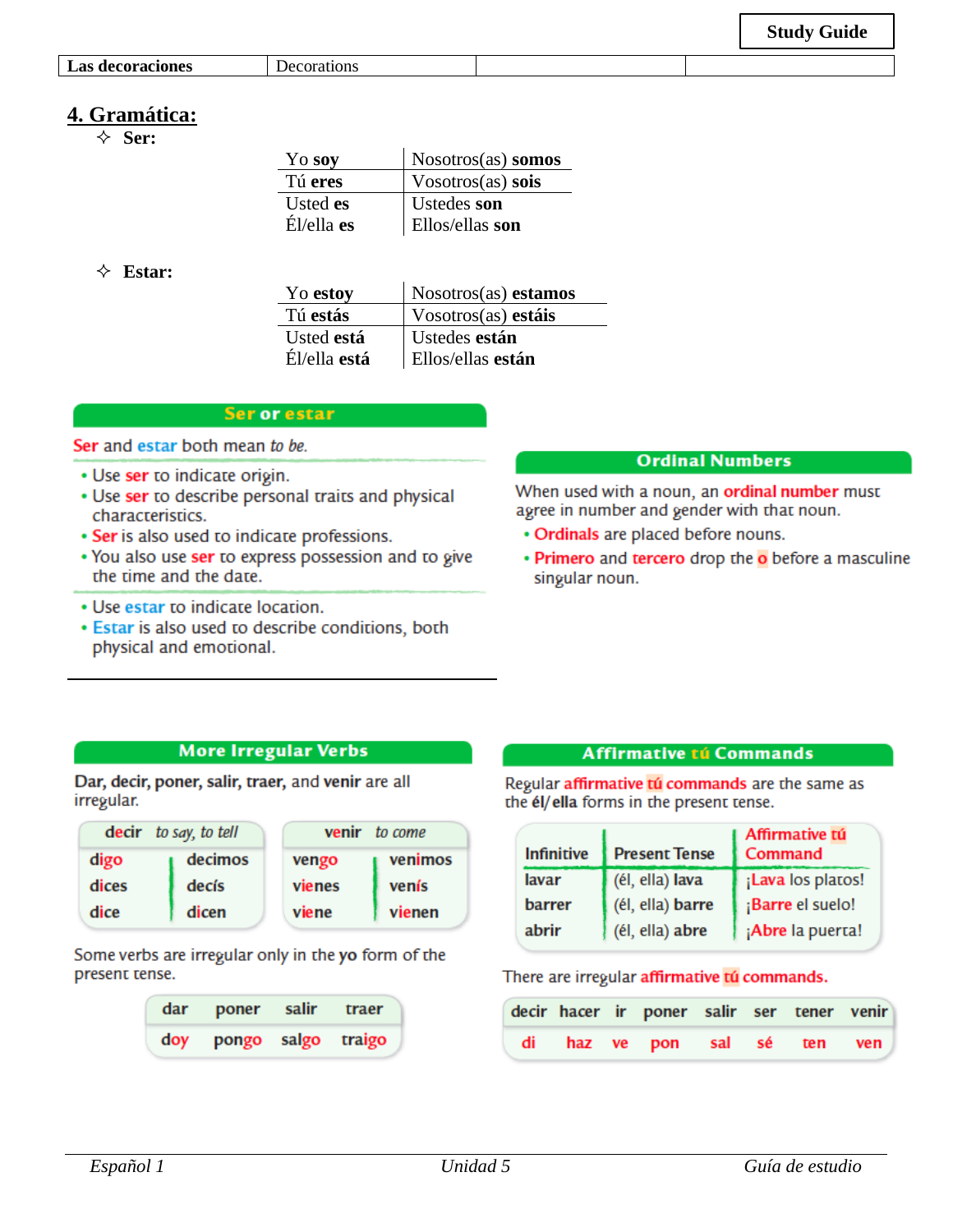# **4. Cultura:**

Please review your notes sheet on the cultural topics. While culture is not on the exam itself, it will be on a separate take-home quiz.

### **Información general:**

- ✦ Quito is the capital of Ecuador.
- ✦ Español, Quechua, and other indigenous languages are spoken in Ecuador.
- ✦ Colors of the Ecuador flag: yellow, blue, red
- ✦ Julio Jaramillo was a famous Ecuadorian singer.
- ✦ Currency: Ecuador has used the US dollar since 2001.
- ✦ Ecuador is on the continent of South America.
- $\triangle$  Peru is to the south.
- ✦ Colombia is to the north-east.
- ✦ The city of Otavalo is to the north of Quito.
- ✦ The Galapagos Islands are also governed by Ecuador.
- ✦ Ecuador is located on the line of the equator, from which it gets its name.

### **The Otavalo Indigenous Group:**

- ✦ The painting, Las floristas, by Camilo Egas shows indigenous (native) women from Otavalo, Ecuador.
- ✦ The town of Otavalo, Ecuador is famous for its markets and textiles.
- ✦ The Otavalan women in the painting are wearing traditional clothing of white blouses and layered white and black skirts with red sashes.
- ✦ Camilo Egas, an Ecuadorian painter, has many paintings on display at Museo Nacional del Banco Central in Quito.
- ✦ Otavalo men have a traditional outfit of a blue poncho, white pants, a felt fedora, and a shimba which is a long braid.

### **More About the Otavalo People:**

- ✦ The town of Otavalo, Ecuador is famous for its Saturday markets.
- ✦ The Otavalo indigenous group is famous worldwide for its textiles and have been weaving for centuries.
- ✦ Landscapes, animals, and geometric patterns are common designs of Otavalo weaving.
- ✦ The Otavalo people have found success with their markets and selling their artwork/textiles both locally and internationally.

### **The Ruins of Ingapirca:**

✦ At Ingapirca, Ecuador, the Incans built El Templo del Sol which served as a fortress and place of worship.

### **El fútbol:**

✦ The Selección Nacional is Ecuador's national team in the *Copa Mundial* (World Cup).